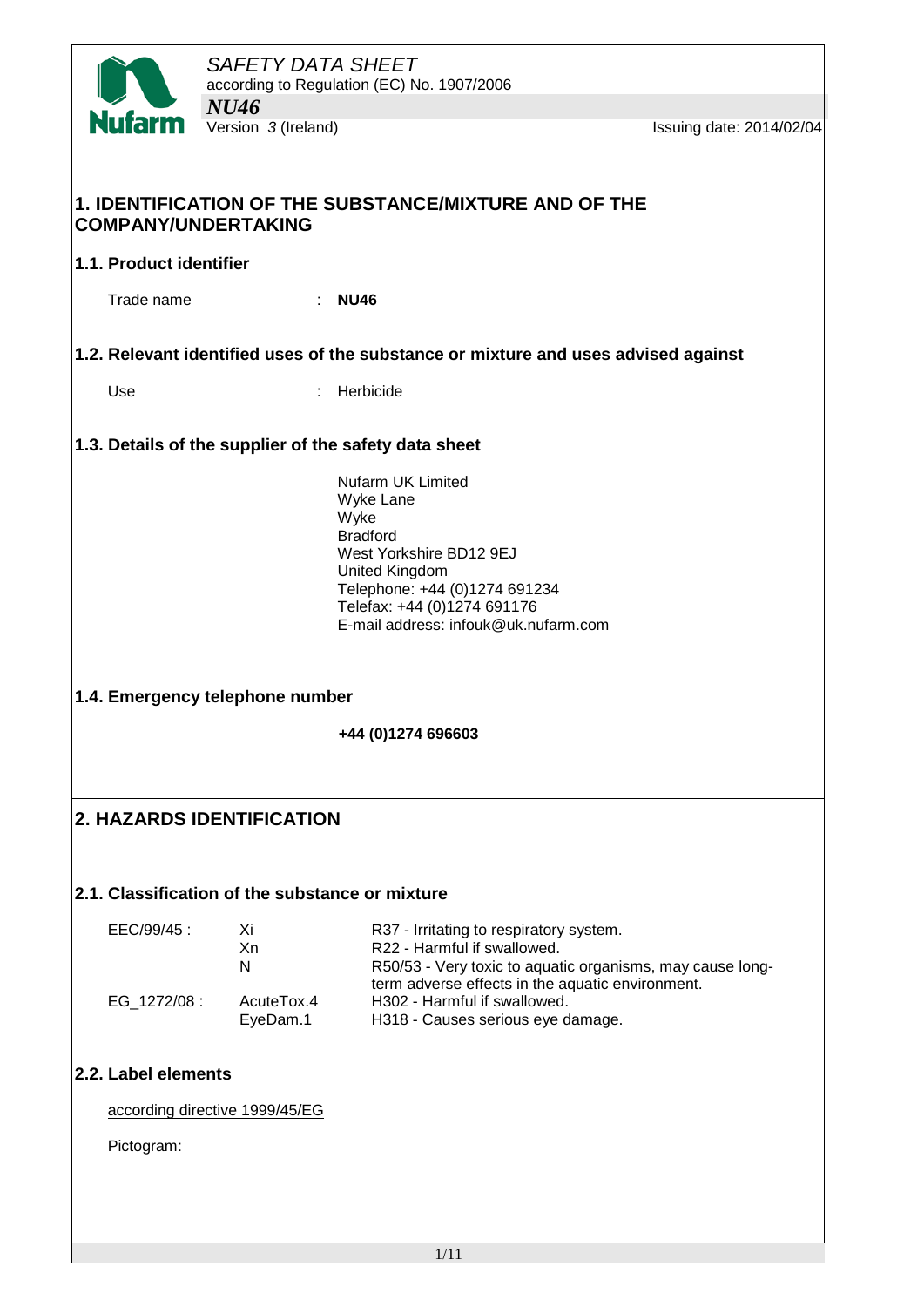

**Issuing date: 2014/02/04** 



| R <sub>22</sub><br>R41<br>R37<br>R50/53              | - Harmful if swallowed.<br>- Risk of serious damage to eyes.<br>Irritating to respiratory system.<br>$\blacksquare$<br>- Very toxic to aquatic organisms, may cause long-term adverse effects in the<br>aquatic environment. |
|------------------------------------------------------|------------------------------------------------------------------------------------------------------------------------------------------------------------------------------------------------------------------------------|
| S <sub>2</sub><br>S <sub>13</sub><br>S <sub>26</sub> | - Keep out of the reach of children.<br>- Keep away from food, drink and animal feedingstuffs.<br>- In case of contact with eyes, rinse immediately with plenty of water and seek<br>medical advice.                         |
| S39<br>S46<br>S <sub>57</sub>                        | - Wear eye/face protection.<br>- If swallowed, seek medical advice immediately and show this container or label.<br>Use appropriate container to avoid environmental contamination.<br>۰                                     |
| S <sub>35</sub>                                      | - This material and its container must be disposed of in a safe way.                                                                                                                                                         |

## REGULATION (EC) No 1272/2008

Pictogram:



#### Signal word: Danger

| H <sub>302</sub> | - Harmful if swallowed.                                                          |
|------------------|----------------------------------------------------------------------------------|
| H318             | - Causes serious eye damage.                                                     |
| P <sub>264</sub> | - Wash hands thoroughly after handling.                                          |
| P <sub>270</sub> | - Do not eat, drink or smoke when using this product.                            |
| P <sub>280</sub> | - Wear protective gloves/ protective clothing/ eye protection/ face protection.  |
| $P301 +$         | - IF SWALLOWED: Call a POISON CENTER or doctor/ physician if you feel            |
| P312             | unwell.                                                                          |
| P330             | - Rinse mouth.                                                                   |
| $P305 +$         | - IF IN EYES: Rinse cautiously with water for several minutes. Remove contact    |
| $P351 +$         | lenses, if present and easy to do. Continue rinsing.                             |
| P338             | Dispose of contents/ container to a licensed hazardous-waste disposal contractor |
| P <sub>501</sub> | or collection site except for empty clean containers which can be disposed of as |
| ۰.               | non hazardous waste.                                                             |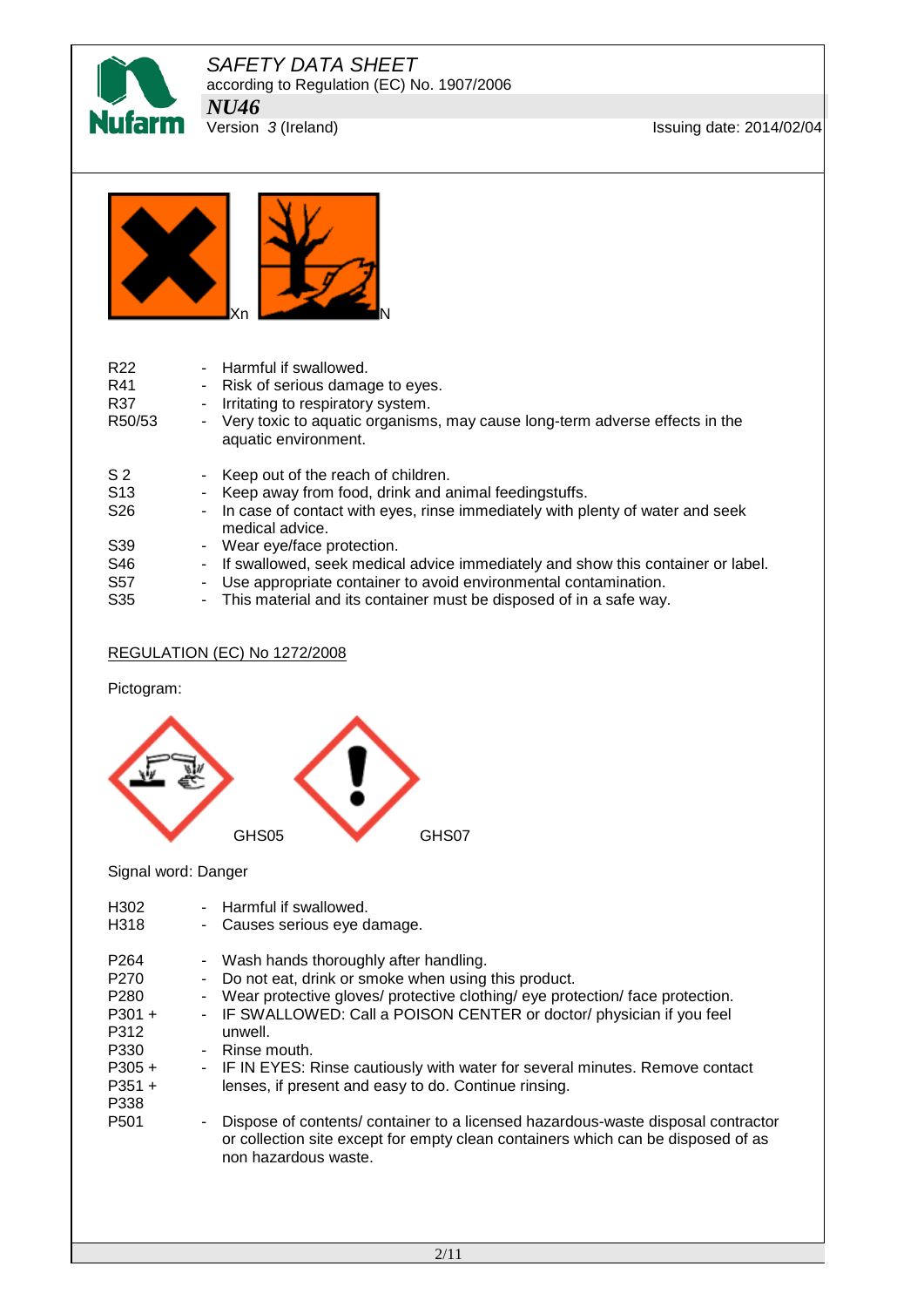

#### **2.3. Other hazards**

This mixture contains no substance considered to be persistent, bioaccumulating nor toxic (PBT).

# **3. COMPOSITION/INFORMATION ON INGREDIENTS**

**Chemical nature** : Aqueous solution of the dimethylammonium salt Contains MCPA 500g/l

#### **3.2. Mixtures**

#### **Components:**

| <b>MCPA</b><br>CAS-No.:<br>EINECS-No. / ELINCS No.:<br><b>REACH No.:</b><br>Concentration:       |                                                        | 94-74-6<br>202-360-6<br>44.25 % (w/w)                                                                                                                                                                                                                                             |  |  |  |
|--------------------------------------------------------------------------------------------------|--------------------------------------------------------|-----------------------------------------------------------------------------------------------------------------------------------------------------------------------------------------------------------------------------------------------------------------------------------|--|--|--|
| Classification:<br>EG 1272/08:                                                                   | AcuteTox.4<br>Skinlrrit.2<br>EyeDam.1<br>AquaticAcute1 | H302 - Harmful if swallowed.<br>H315 - Causes skin irritation.<br>H318 - Causes serious eye damage.<br>H400 - Very toxic to aquatic life.                                                                                                                                         |  |  |  |
| EEC/67/548:                                                                                      | AquaticChronic1<br>Xn<br>Xi<br>Xi<br>N                 | H410 - Very toxic to aquatic life with long lasting effects.<br>R22 - Harmful if swallowed.<br>R38 - Irritating to skin.<br>R41 - Risk of serious damage to eyes.<br>R50/53 - Very toxic to aquatic organisms, may cause long-term adverse<br>effects in the aquatic environment. |  |  |  |
| 4-chloro-o-cresol<br>CAS-No.:<br>EINECS-No. / ELINCS No.:<br><b>REACH No.:</b><br>Concentration: |                                                        | 1570-64-5<br>216-381-3<br>01-2119455846-26<br>$0.1\%$ (w/w)                                                                                                                                                                                                                       |  |  |  |
| Classification:<br>EG 1272/08:                                                                   | AcuteTox.3<br>SkinCorr.1A<br>AquaticAcute1             | H331 - Toxic if inhaled.<br>H314 - Causes severe skin burns and eye damage.<br>H400 - Very toxic to aquatic life.                                                                                                                                                                 |  |  |  |
| EEC/67/548:                                                                                      | т<br>C<br>N                                            | R23 - Toxic by inhalation.<br>R35 - Causes severe burns.<br>R50 - Very toxic to aquatic organisms.                                                                                                                                                                                |  |  |  |
|                                                                                                  |                                                        |                                                                                                                                                                                                                                                                                   |  |  |  |

# **4. FIRST AID MEASURES**

## **4.1. Description of first aid measures**

Eye contact : Rinse immediately with plenty of water, also under the eyelids,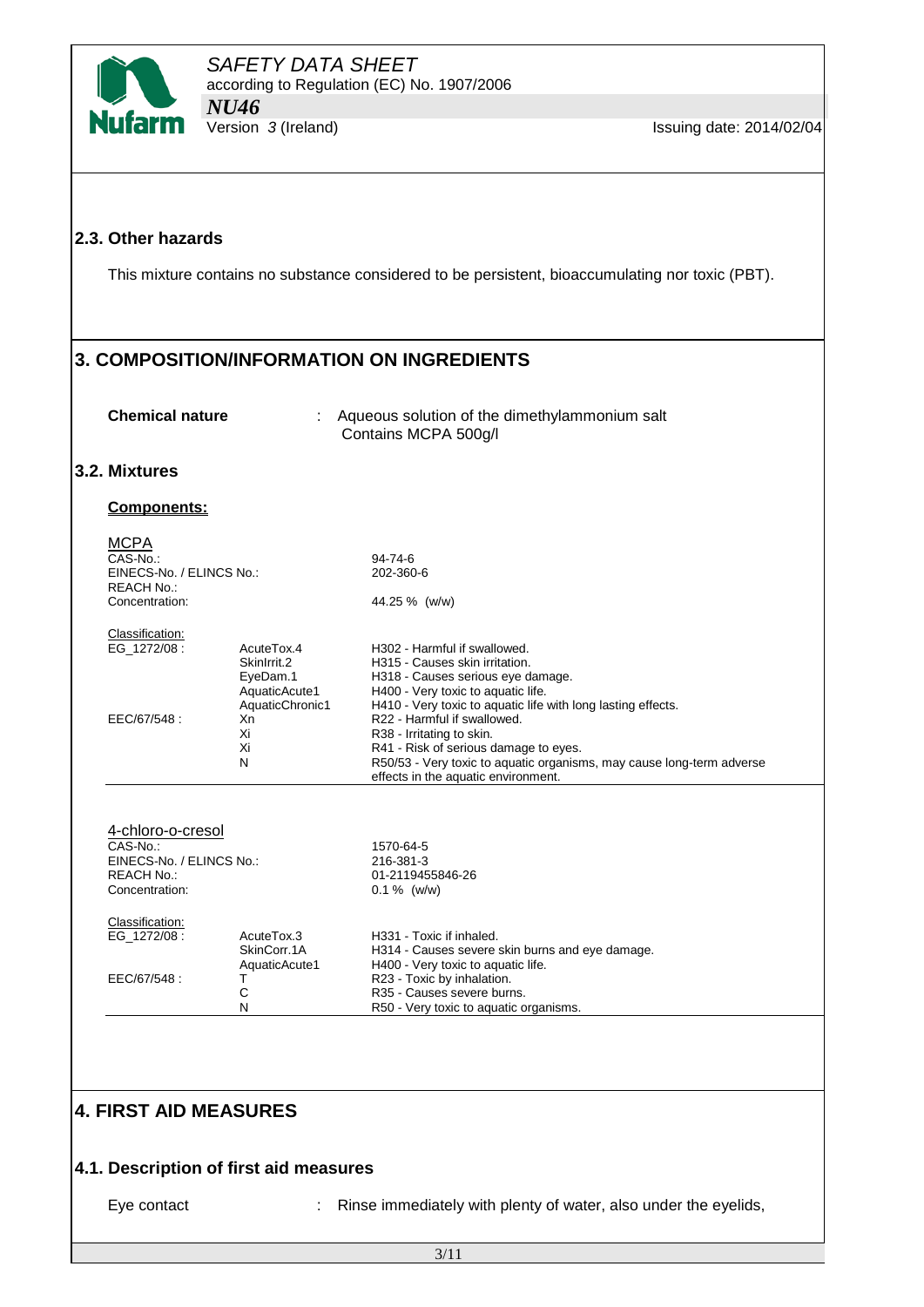

|                                                                      |                | for at least 15 minutes. Obtain medical attention.                                                                                                                                         |
|----------------------------------------------------------------------|----------------|--------------------------------------------------------------------------------------------------------------------------------------------------------------------------------------------|
| Skin contact                                                         |                | Take off all contaminated clothing immediately. Wash off<br>immediately with soap and plenty of water. If symptoms persist,<br>call a physician. Wash contaminated clothing before re-use. |
| Inhalation                                                           |                | Move to fresh air. If symptoms persist, call a physician.                                                                                                                                  |
| Ingestion                                                            |                | Rinse mouth. Do NOT induce vomiting. If swallowed, seek<br>medical advice immediately and show this container or label.                                                                    |
|                                                                      |                | 4.2. Most important symptoms and effects, both acute and delayed                                                                                                                           |
| Symptoms                                                             |                | No information available.                                                                                                                                                                  |
|                                                                      |                | 4.3. Indication of any immediate medical attention and special treatment needed                                                                                                            |
| Treatment                                                            |                | Treat symptomatically.                                                                                                                                                                     |
|                                                                      |                |                                                                                                                                                                                            |
| <b>5. FIREFIGHTING MEASURES</b>                                      |                |                                                                                                                                                                                            |
|                                                                      |                |                                                                                                                                                                                            |
| 5.1. Extinguishing media                                             |                |                                                                                                                                                                                            |
| Suitable extinguishing<br>media                                      |                | Water spray, Dry powder, Sand, Foam, Carbon dioxide (CO2)                                                                                                                                  |
| Extinguishing media which<br>shall not be used for safety<br>reasons |                | : High volume water jet                                                                                                                                                                    |
| 5.2. Special hazards arising from the substance or mixture           |                |                                                                                                                                                                                            |
| Specific hazards during<br>firefighting                              | $\mathbb{Z}^n$ | In the event of fire (HCI,CI2, NOx, CO) may be formed.                                                                                                                                     |
| 5.3. Advice for firefighters                                         |                |                                                                                                                                                                                            |
| Special protective<br>equipment for firefighters                     |                | Use personal protective equipment. In the event of fire, wear<br>self-contained breathing apparatus.                                                                                       |
| Further Information                                                  |                | Standard procedure for chemical fires. Collect contaminated<br>fire extinguishing water separately. This must not be<br>discharged into drains.                                            |
| <b>6. ACCIDENTAL RELEASE MEASURES</b>                                |                |                                                                                                                                                                                            |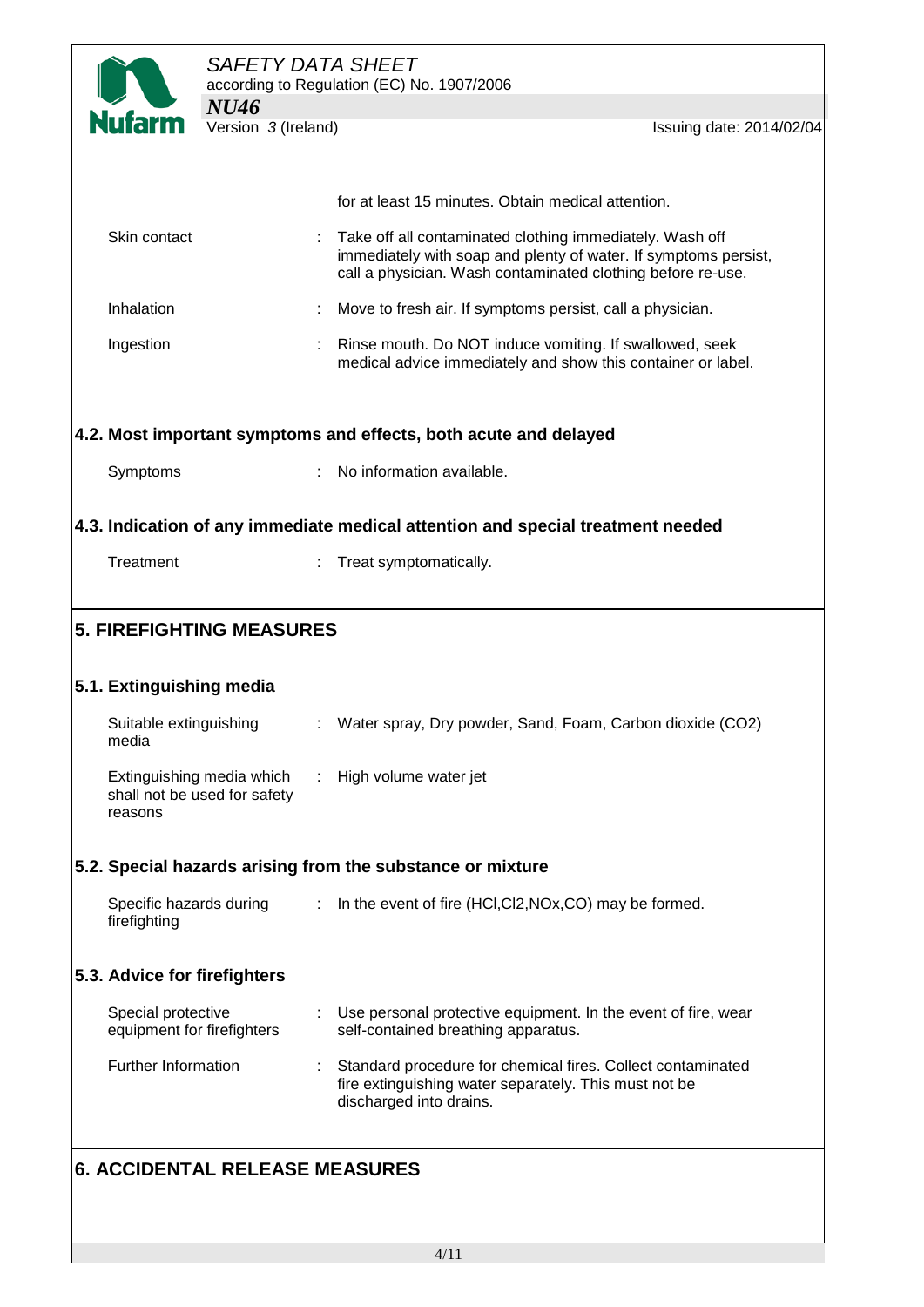

| 6.1. Personal precautions, protective equipment and emergency procedures |                             |                                 |                                                                                                                                     |  |
|--------------------------------------------------------------------------|-----------------------------|---------------------------------|-------------------------------------------------------------------------------------------------------------------------------------|--|
| Use personal protective equipment. (see Chapter 8)                       |                             |                                 |                                                                                                                                     |  |
| 6.2. Environmental precautions                                           |                             |                                 |                                                                                                                                     |  |
| Do not flush into surface water or sanitary sewer system.                |                             |                                 |                                                                                                                                     |  |
| 6.3. Methods and materials for containment and cleaning up               |                             |                                 |                                                                                                                                     |  |
| Methods for cleaning up                                                  | disposal.                   |                                 | Soak up with inert absorbent material (e.g. sand, silica gel, acid<br>binder, universal binder). Shovel into suitable container for |  |
| Additional advice                                                        |                             |                                 | Never return spills in original containers for re-use.                                                                              |  |
| 6.4. Reference to other sections                                         |                             |                                 |                                                                                                                                     |  |
| see Chapter 13                                                           |                             |                                 |                                                                                                                                     |  |
| <b>7. HANDLING AND STORAGE</b>                                           |                             |                                 |                                                                                                                                     |  |
|                                                                          |                             |                                 |                                                                                                                                     |  |
| 7.1. Precautions for safe handling                                       |                             |                                 |                                                                                                                                     |  |
| Safe handling advice                                                     | or spray mist.              |                                 | : Wear personal protective equipment. Do not breathe vapours                                                                        |  |
| 7.2. Conditions for safe storage, including any incompatibilities        |                             |                                 |                                                                                                                                     |  |
| Requirements for storage<br>areas and containers                         | $\mathcal{L}^{\mathcal{L}}$ |                                 | Store at room temperature in the original container.                                                                                |  |
| Advice on common storage                                                 |                             | animal feeding stuffs.          | Keep out of reach of children. Keep away from food, drink and                                                                       |  |
| 7.3. Specific end use(s)                                                 |                             |                                 |                                                                                                                                     |  |
| none                                                                     |                             |                                 |                                                                                                                                     |  |
| 8. EXPOSURE CONTROLS/PERSONAL PROTECTION                                 |                             |                                 |                                                                                                                                     |  |
|                                                                          |                             |                                 |                                                                                                                                     |  |
| 8.1. Control parameters                                                  |                             |                                 |                                                                                                                                     |  |
| Components with workplace control parameters                             |                             |                                 |                                                                                                                                     |  |
| (according to S.I. No. 619 of 2001)<br>Components                        | CAS-No.                     | National                        | Note                                                                                                                                |  |
|                                                                          |                             | occupational<br>exposure limits |                                                                                                                                     |  |
| <b>MCPA</b>                                                              | 94-74-6                     |                                 | no classification available,<br>(according to S.I. No. 619 of                                                                       |  |
|                                                                          |                             |                                 |                                                                                                                                     |  |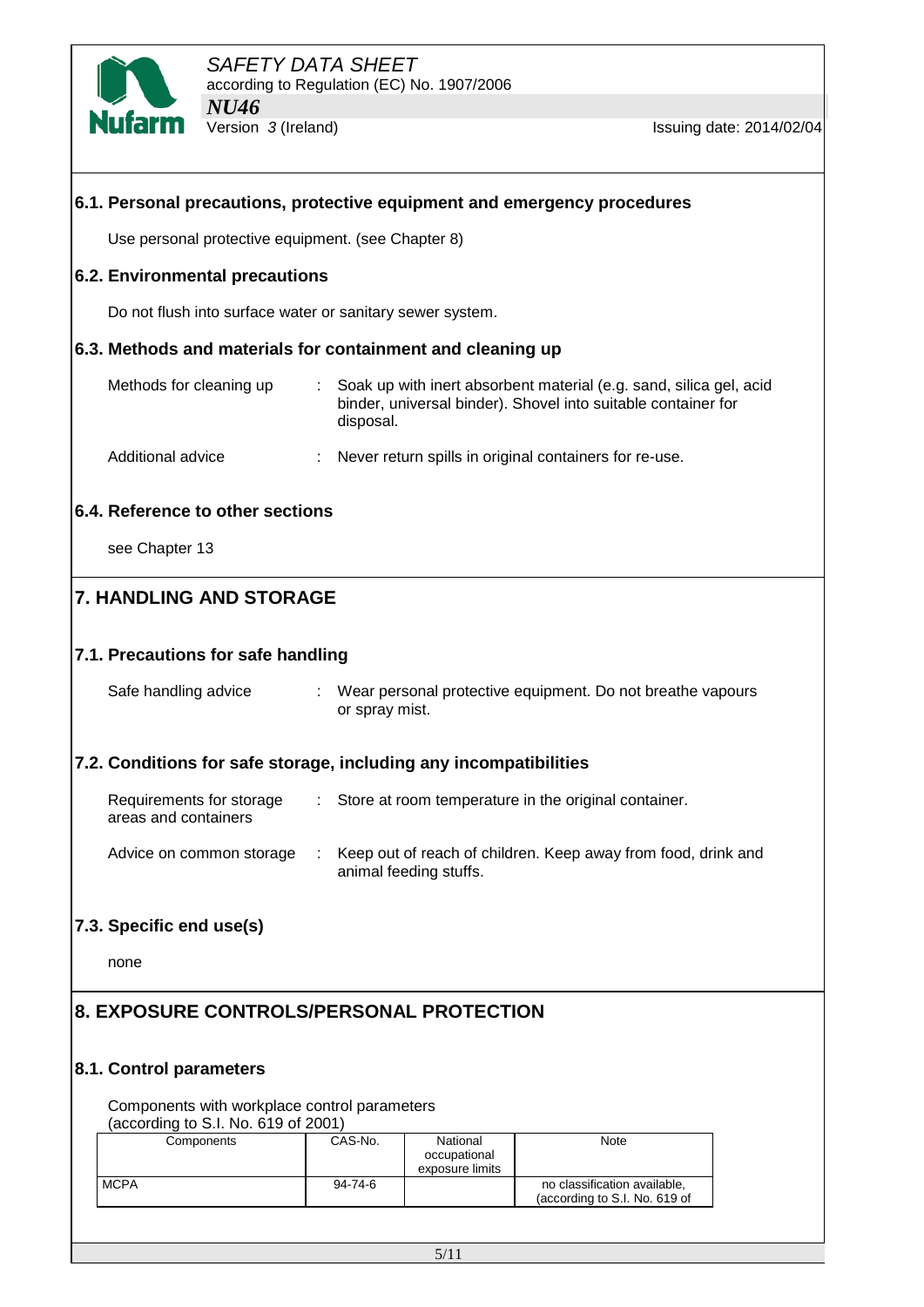

**Issuing date: 2014/02/04** 

|                                                            |                                                    |                                  | 2001                                                                   |
|------------------------------------------------------------|----------------------------------------------------|----------------------------------|------------------------------------------------------------------------|
| 4-chloro-o-cresol                                          | 1570-64-5                                          |                                  | no classification available,<br>(according to S.I. No. 619 of<br>2001) |
| 8.2. Exposure controls                                     |                                                    |                                  |                                                                        |
|                                                            |                                                    |                                  |                                                                        |
| Personal protective equipment                              |                                                    |                                  |                                                                        |
| Hand protection                                            |                                                    | : PVC or nitrile-rubber gloves   |                                                                        |
| Eye protection                                             |                                                    | : Safety glasses, , or:, Goggles |                                                                        |
| 9. PHYSICAL AND CHEMICAL PROPERTIES                        |                                                    |                                  |                                                                        |
|                                                            |                                                    |                                  |                                                                        |
| 9.1. Information on basic physical and chemical properties |                                                    |                                  |                                                                        |
| Appearance                                                 |                                                    |                                  |                                                                        |
| Physical state                                             | liquid at 20 °C,                                   |                                  |                                                                        |
| Form<br>Colour                                             | amber                                              | Soluble concentrate              |                                                                        |
| Odour                                                      | brown<br>amine-like                                |                                  |                                                                        |
| Start of crystallisation                                   | $\therefore$ ca.0 °C                               |                                  |                                                                        |
| Boiling point/boiling range                                | ca.100 °C<br>$\mathbb{Z}^{\times}$<br>at 1,013 hPa | Aqueous solution                 |                                                                        |
| Flash point                                                | >110 °C<br>÷                                       | Method: EN/DIN 22719             |                                                                        |
| Ignition temperature                                       | : $420 °C$                                         |                                  |                                                                        |
| Explosivity                                                | Not explosive                                      |                                  |                                                                        |
| Upper explosion limit                                      | no data available<br>÷                             |                                  |                                                                        |
| Lower explosion limit                                      | ÷                                                  | no data available                |                                                                        |
| Vapour pressure                                            | negligibly low.                                    |                                  | Active ingredient is an organic salt. Vapour pressure is               |
|                                                            |                                                    |                                  |                                                                        |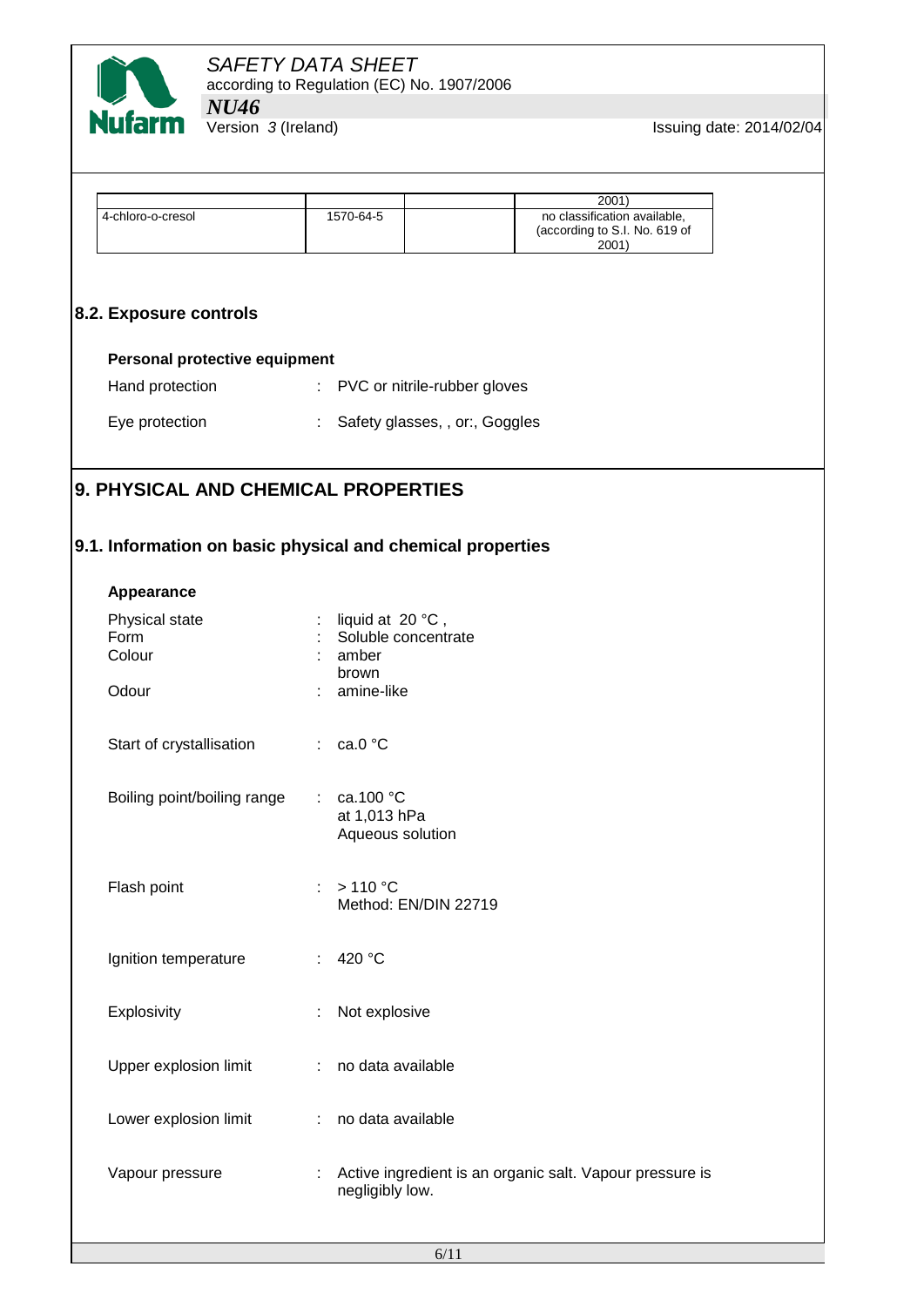

# *SAFETY DATA SHEET*

according to Regulation (EC) No. 1907/2006

**Issuing date: 2014/02/04** 

| Density                                    | $\therefore$ ca.1.13 g/cm3<br>at 20 $^{\circ}$ C |  |
|--------------------------------------------|--------------------------------------------------|--|
| Water solubility                           | : completely miscible                            |  |
| рH                                         | : 6.4                                            |  |
| Partition coefficient: n-<br>octanol/water | $log$ POW = 0.59<br>t.<br>at 25 $°C$             |  |
|                                            | (MCPA), (pH 5)                                   |  |
|                                            | $log$ POW = -0.71<br>at $25 °C$                  |  |
|                                            | $(MCPA)$ , $(pH7)$                               |  |

## **9.2. Other information**

none

# **10. STABILITY AND REACTIVITY**

#### **10.1. Reactivity**

no data available

## **10.2. Chemical stability**

No decomposition if stored and applied as directed.

## **10.3. Possibility of hazardous reactions**

No dangerous reaction known under conditions of normal use.

## **10.4. Conditions to avoid**

No dangerous reaction known under conditions of normal use.

#### **10.5. Incompatible materials to avoid**

Strong acids and strong bases

#### **10.6. Hazardous decomposition products**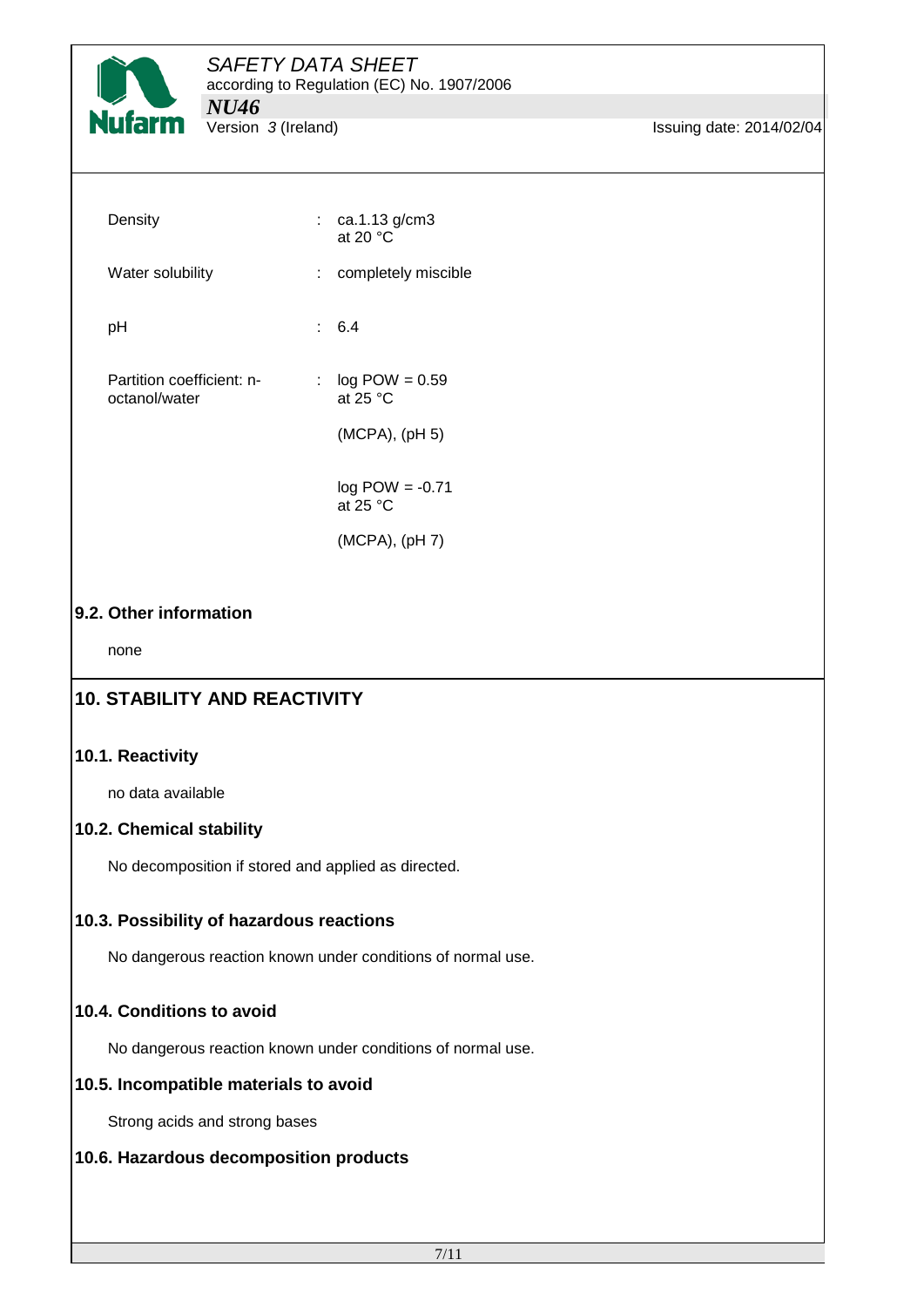

**Issuing date: 2014/02/04** 

# **11. TOXICOLOGICAL INFORMATION**

# **11.1. Information on toxicological effects**

| Acute dermal toxicity     |   | LD50 rat<br>Dose: $> 2,000$ mg/kg                     |
|---------------------------|---|-------------------------------------------------------|
| Acute inhalation toxicity |   | LC50 rat<br>Exposure time: 4 h<br>Dose: $> 4.72$ mg/l |
| Skin irritation           | ÷ | rabbit<br>Result: No skin irritation                  |
| Eye irritation            | ÷ | rabbit<br>Result: Severe eye irritation               |
| Sensitisation             |   | Maximisation Test Guinea-pig                          |

# **12. ECOLOGICAL INFORMATION**

# **12.1. Toxicity**

| Toxicity to fish    | LC50 Oncorhynchus mykiss (Rainbow trout)<br>t.<br>Dose: 99.3 mg/l<br>Testing period: 96 h |
|---------------------|-------------------------------------------------------------------------------------------|
| Toxicity to daphnia | EC50 Daphnia<br>t.<br>Dose: 424 mg/l<br>Testing period: 48 h                              |
| Toxicity to algae   | ErC50 Toxicity to algae<br>÷.<br>Dose: 60.7 mg/l                                          |
|                     | ErC50 Lemna minor (duckweed)<br>Dose: 1.52 mg/l                                           |
|                     |                                                                                           |

Result: Did not cause sensitization.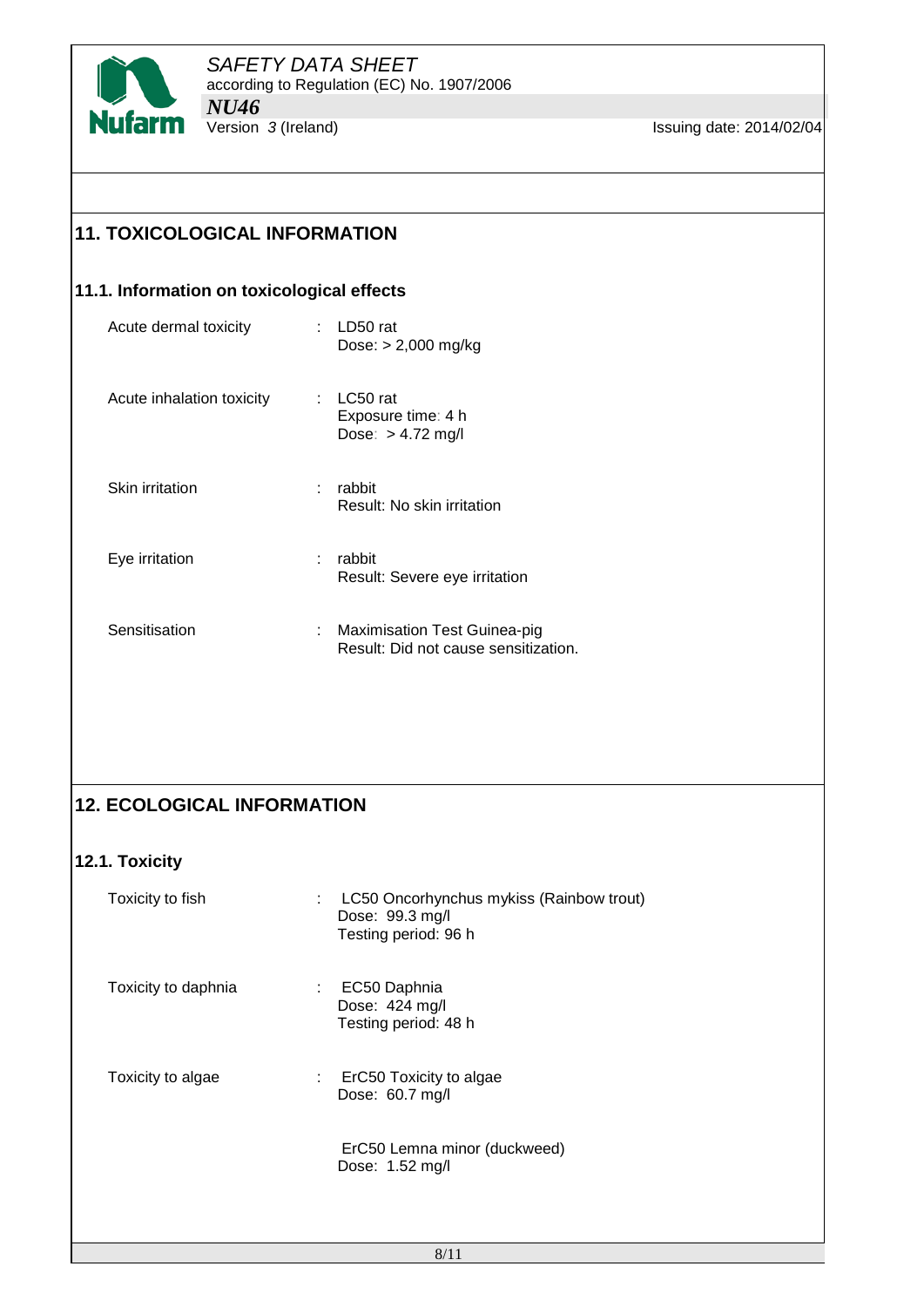

| 12.2. Persistence and degradability      |                             |                                                                                                                              |
|------------------------------------------|-----------------------------|------------------------------------------------------------------------------------------------------------------------------|
| Biodegradability                         | $\mathcal{L}^{\mathcal{L}}$ | Readily biodegradable, according to appropriate OECD test.                                                                   |
| Stability in soil                        |                             | : DT50: ca. 20 d<br>(MCPA)                                                                                                   |
| Stability in water                       |                             | : DT50: 13.5 d<br>(MCPA)                                                                                                     |
| 12.3. Potential bioaccumulation          |                             |                                                                                                                              |
| <b>Bioaccumulation</b>                   |                             | : Does not bioaccumulate.                                                                                                    |
| 12.4. Mobility in soil                   |                             |                                                                                                                              |
| $Koc = 10 - 157$ (MCPA)                  |                             |                                                                                                                              |
| 12.5. Results of PBT and vPvB assessment |                             |                                                                                                                              |
|                                          |                             | This mixture contains no substance considered to be persistent, bioaccumulating nor toxic (PBT).                             |
| 12.6. Other adverse effects              |                             |                                                                                                                              |
| none                                     |                             |                                                                                                                              |
| <b>13. DISPOSAL CONSIDERATIONS</b>       |                             |                                                                                                                              |
| <b>Waste Code</b>                        |                             | According to European Directive 2000/532/EC as amended :<br>02 01 08 (agrochemical waste containing dangerous<br>substances) |
| 13.1. Waste treatment methods            |                             |                                                                                                                              |
| Product                                  | ÷                           | In accordance with local and national regulations.                                                                           |
| Contaminated packaging                   |                             | : Do not re-use empty containers.                                                                                            |
|                                          |                             | Dispose empty and triple rinsed container within a local<br>disposing system according to EC directive 94/62/EC              |
|                                          |                             |                                                                                                                              |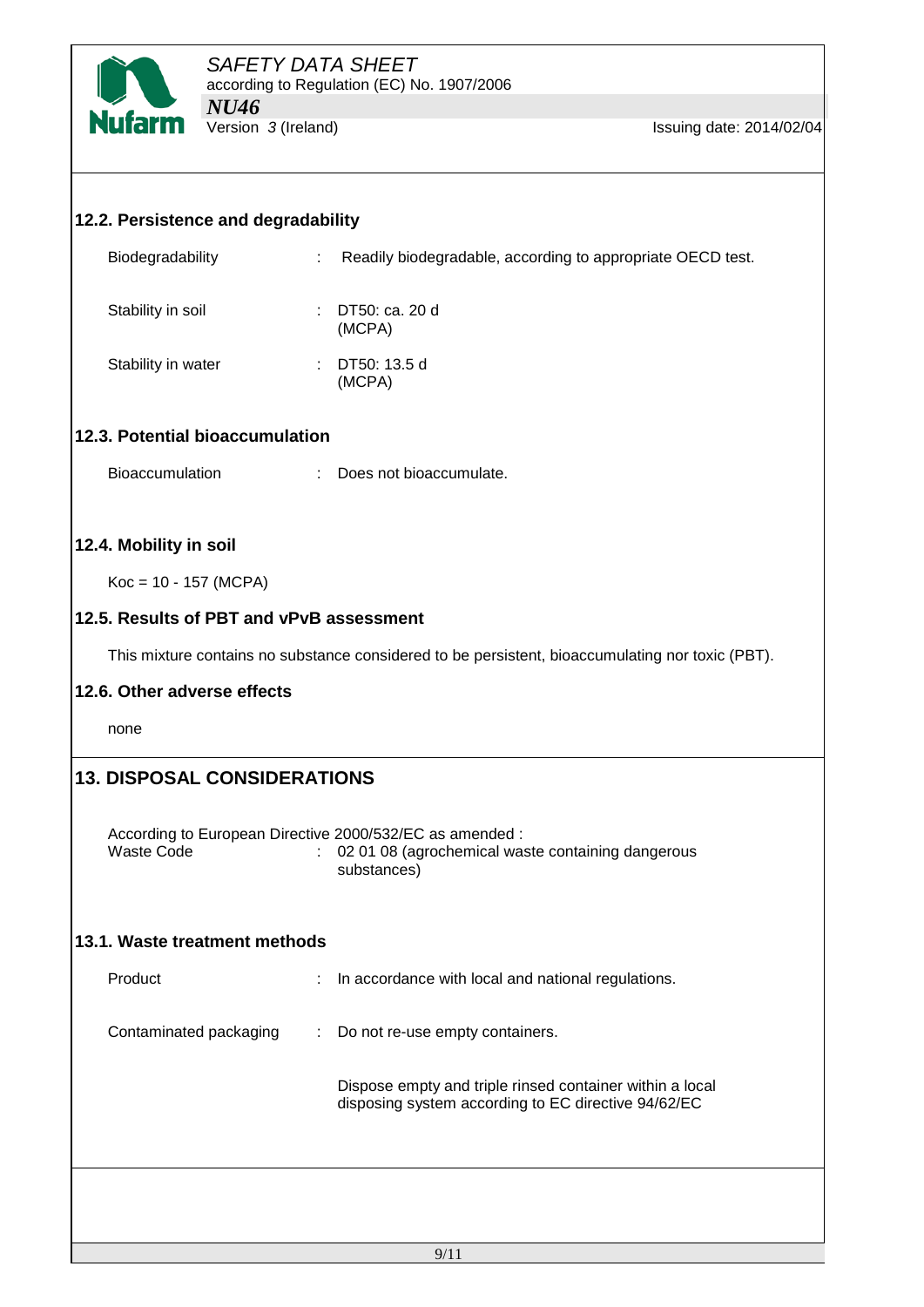

# **14. TRANSPORT INFORMATION**

**14.1. UN number**

#### **14.2. Proper shipping name**

not applicable

#### **14.3. Transport hazard class(es)**

ADR/RID :

Not a dangerous substance as defined in the above regulations.

IMDG :

Not a dangerous substance as defined in the above regulations.

IATA-DGR :

Not a dangerous substance as defined in the above regulations.

#### **14.4. Packaging group**

not applicable

#### **14.5. Environmental hazards**

not applicable

#### **14.6. Special precautions for user**

none

# **15. REGULATORY INFORMATION**

#### **15.1. Safety, health and environmental regulations/legislation specific for the substance or mixture**

| Other regulations | The product is classified and labelled in accordance with EC |
|-------------------|--------------------------------------------------------------|
|                   | directives or respective national laws.                      |